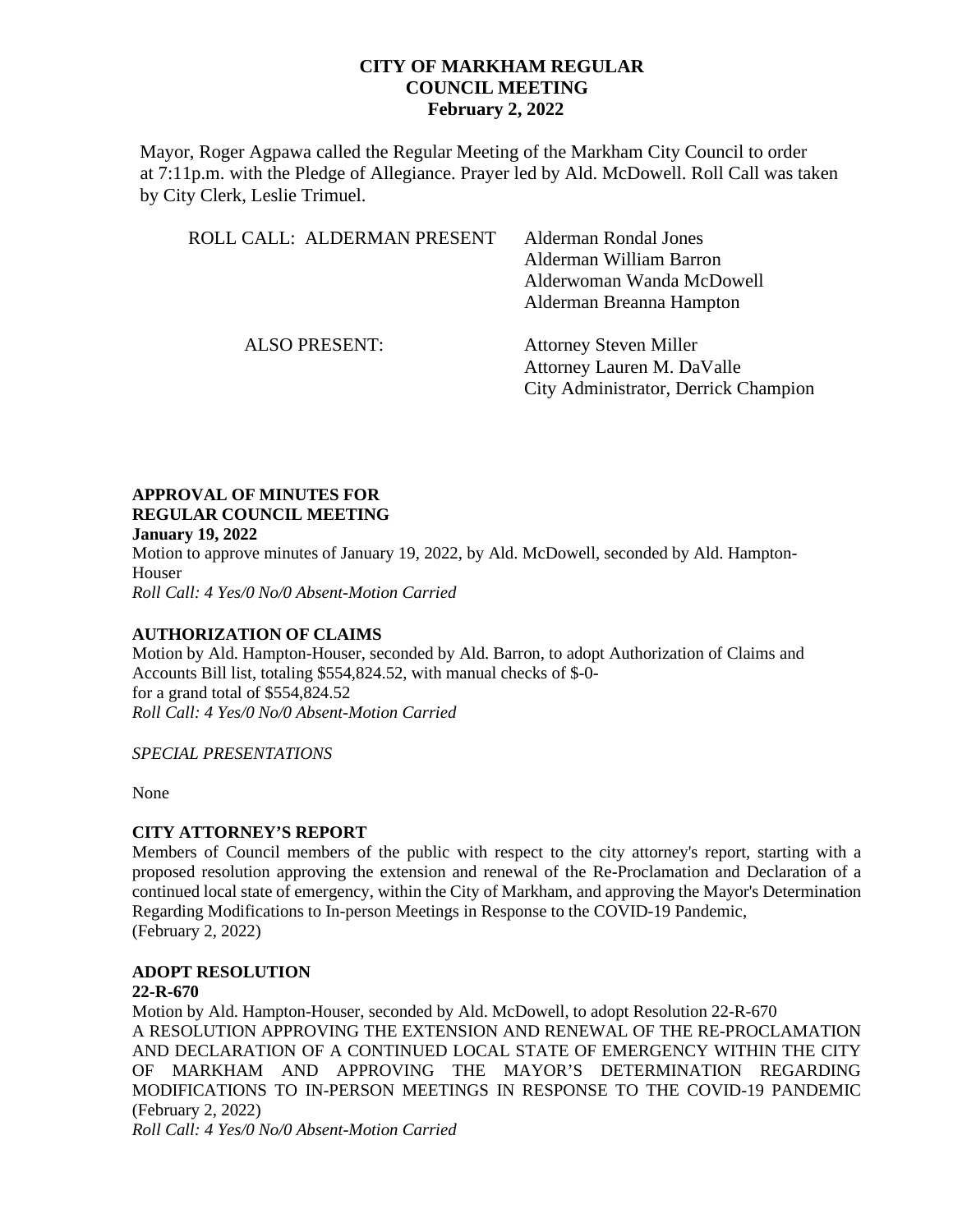### **ADOPT RESOLUTION**

#### **22-R-671**

Motion by Ald. Jones, seconded by Ald. Hampton-Houser, to adopt Resolution 22-R-671 A RESOLUTION AUTHORIZING THE EXECUTION of CDBG 2106-006 *Roll Call: 4 Yes/0 No/0 Absent-Motion Carried* 

### **CLERK REPORT:**

Good evening. I have a business license for Faced by Ashley LLC

### **OPEN FLOOR**

Motion by Ald. Barron, seconded by Ald. McDowell to open floor to Faced by Ashley LLC. *Roll Call: 4 Yes/0 No/0 Absent-Motion carried*

#### **MAYOR AGPAWA**

Good evening, Miss Ashley McLemore, we have the City Council here this evening. They have your home-based business application and may have questions for you. We will open up to you to tell us briefly about your business.

### **FACED BY ASHLEY**

I've been doing makeup for myself since I was 9 years old and always has a passion for just watching my mom and grandma so that's pretty much what started it. I just had a thought of like, hey, I want to do this for other people and do this as my living. I will usually make up my family, my clients and then I will also be offering zoom classes for people that want to learn how to apply makeup on themselves. But my whole goal is to let people know that their beauty is from God, and they don't need the makeup, it's just enhancing them and just to see people smile it's amazing to see how happy they are and their confidence makes after their services.

### **ALD HAMPTON HOUSER**

Did you have to attend any type of classes? Is there any type of sanitation that you need to practice?

### **FACED BY ASHLEY**

In the state of Illinois, they have nothing to offer for licensing, I practice sanitary precautions but they don't have a license for makeup artists.

### **CLOSE FLOOR**

Motion by Ald. Barron, seconded by Ald. McDowell to close floor to Faced by Ashley LLC. *Roll Call: 4 Yes/0 No/0 Absent-Motion carried*

#### **GRANT LICENSE**

Motion by Ald. Barron, seconded by Ald. McDowell to grant license to Faced by Ashley LLC. *Roll Call: 4 Yes/0 No/0 Absent-Motion Carried* 

### **MAYOR AGPAWA**

Council Members I didn't make it clear ahead of time; I know this is Ald. Barron's Ward, but I've been working with Ald. Hampton-Houser to try to help us with dealing with some of the business applications. We can talk about it at another time.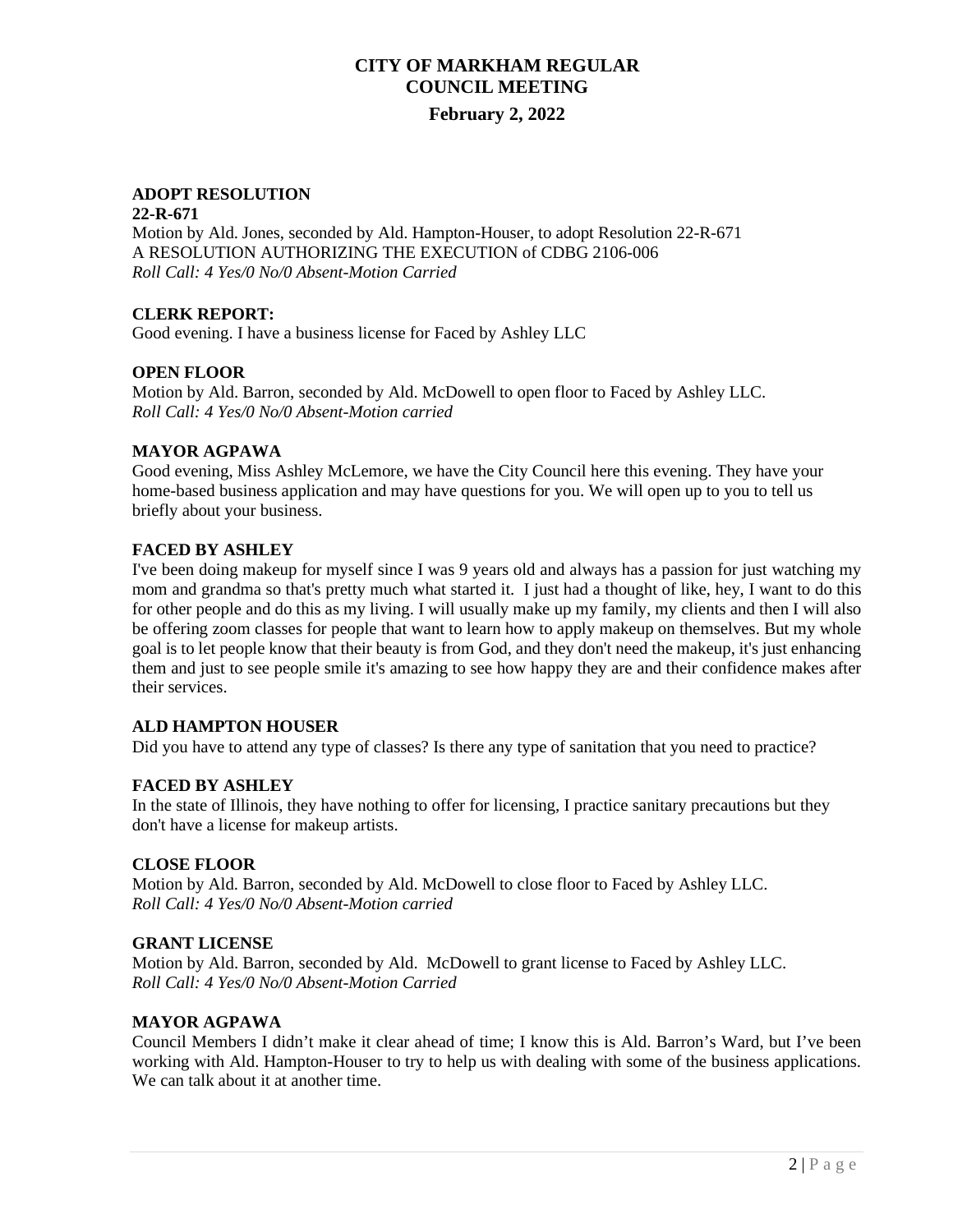#### **MAYOR'S REPORT**

February is Black History Month, and again, our City Council chambers, we were not as fortunate last year to be able to do some of the things we wanted to do with black history. I want to give kudos to Ald. McDowell, she steps up every year really help get these things together, I think that there's other employees here in the building that have helped out. We have our vestibule hallways filled with different pieces of information on black history, many historians that came before us and we have some of our people locally as well. So, we're pretty blessed to have this month to be able to recognize, anybody that gets a chance to come by City Hall and take a look at what we have in our Council Chambers and in our hallway, please do. I certainly I was going to do what I could do to dress up, but I dressed up for snow, so I couldn't dress in some of the African American garments that I have. I didn't lose the thunder Black History Month, but the snow has been quite a bit, the Department of Public Works has worked tirelessly ever since three o'clock this morning, they've been at it, and they went in this evening for a break and they'll be returning again about three or four in the morning, we're said to have another round of snow coming our way, so be patient. I had to tell one senior, I don't know where you're going that you need to get over your house so quick because I'm out here and almost getting stuck. But we've got some seniors that are in a hurry, I don't know what they're in a hurry about, but as they say bless their heart. But I'm not far from being a senior now and not in a hurry when the weather is like that, I have to be out here, so I am but again, hats off to Public Works. We had three members of the Fire Department that helped us plow because we've been shorthanded with CDL personnel, and they stepped up and they've been there as well. The Fire Departments helped out and I've asked Police to enforce the no parking. Otherwise, you're going to get plowed in so if your cars out there, we'll get don't get a chance to tow it will be plowed in and you'll be you won't be able to get out. So, make sure you move your car, Finally, I just have a few announcements; for the website, and on our Facebook page at City Hall, there is an announcement and in the vestibule and hallways of City Hall, we have a Senior Birthday Club that we want to get started, if you have seniors in your ward that are of significant age, we want to really try to acknowledge them and certainly we want to know who some of our older seniors are in the wards. This will be how we're going to get it out to everybody. We like this as a way to continue to engage our community in different ways and want to be able to know the birthdays and the years I know for sure we have one that's almost 100 and we're looking forward to her 100<sup>th</sup> birthday. If you know in your ward some of the seniors that are up in age like that, please have them get a hold of us here. I know Ald. McDowell is helping with this get a hold of my office, we want to make sure that we acknowledge you and just you get your information. Another announcement over at the Park District we participate with them with Black History Month in the coloring contest, again a couple of other things that the Park District puts out prizes will be given to the age groups of 5 and under, 6 to 12, and 13 to 18, we want to see some artistic things done or drawn by our young people in the park district is going to engage them to get a hold of the Park District. One other item next Friday is our annual Valentine's Day drive by giveaway for the seniors, we will have baskets for them. I'm looking forward to the senior years so I can drive by there as well. But because we treat our seniors very good and thank the City Council for all of the support that we do for our seniors in the community. You all do very well with that and I'm grateful for what we're able to do this, next Friday at 11 o'clock over at Roesner Park that wilk take place. If you drive by City Hall you will notice that there are some blue lights out there and we have not been able to because of the meetings to have Bridget Reynolds to come by, she has had sickle cell for many years and has a deep hearted and concern for sickle cell. She's asked us to put out the news and the flyer and put it on our pages about sickle cell disease and also display the blue lights about sickle cell so if you pass by and see the blue lights at City Hall, it's that's not the old Kmart blue light special, that Blue light is for sickle cell and we're supporting that and we want to put the word out about people being healthy and dealing with that disease.

#### **DERRICK CHAMPION – CITY ADMINISTRATOR**

Good evening, City Council and the residents of the City of Markham, just want to first of all, thank you as we met Ms. McLemore and you know the City of Markham, we definitely support small businesses. I definitely want Ms. McLemore to reach out to City Hall because there are resources that are available for small businesses through the State, I want to make sure that she's aware of our small business development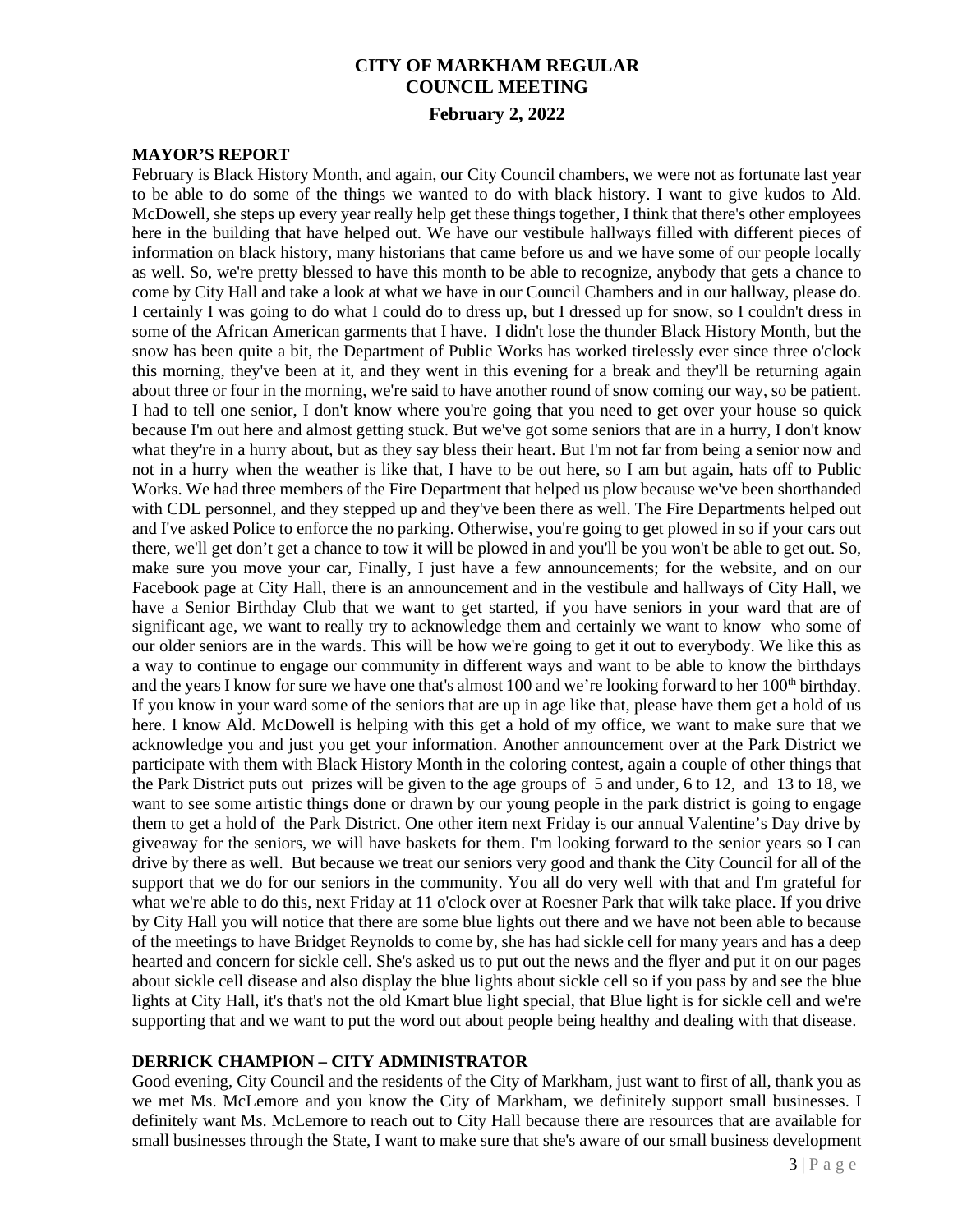centers that actually help small businesses that want to scale up as well. They have free resources, so we want you to be aware of those resources that are available for at home businesses. Also, there's been some information or some questions out regarding some of our jobs at Amazon so if anybody has any questions about employment and Amazon, please check out website and social platforms. We are tweaking a couple of days. With the information is out there should be up and ready tomorrow. But if you have any questions about any type of employment inquiries regarding employment at Amazon, we have somebody in house that will be taking inquiries and circling back with answers. Also, just a heads up we are continuously trying to identify the right businesses to come to Markham, we are still working, making sure that we're looking for family style restaurants, we are listening to our residents on what they are in need of here and some fresh food options. So once this weather breaks in the we have a lot of things happening coming in the spring and summer months so stay tuned for that. Also, we will continue to work on our quality-of-life plan include it picks it up on Parks and working on some infrastructure as well.

### **MAYOR AGPAWA**

One thing I did want to mention today, a lot of the communities around us had most of their offices and their office pools closed, water and some of the other ancillary departments were closed. We had some stellar employees to all get in here, I got them out here a little bit early to get home. They were able to dig out and come into work, I thought that was really good that they pushed themselves to get here, and it was appreciated. And once they got City Hall rolling, later in the afternoon, we were able to get them out a little early. So, we appreciate that very much.

### **ALD JONES**

Thank you, Mayor, I would like to first say Happy Lunar New Year, to those are celebrating the Lunar New Year, the tiger, wishing health happiness and good fortune I also like to give kudos out to Lisa Young for the senior snow plowing a lot of people have called me and called her and she really has stepped up to the plate. So, Lisa, thank you for all that you're doing for our seniors. I was out there also shoveling snow for seniors and I the love of the team effort in the snow plowing project. Last but not least, I like to say Black history is 365 days a year. Well, in February, we celebrate in double portion, so please get out there, do the homework, do your research and let the kids know in celebration of the history of African Americans in in general.

# **ALD. BARRON**

Good evening, I would like to echo your sentiments on Public Works I was on the streets quite a bit today, what a wonderful job they did. Just be a little patient because the first thing they wanted to do was make sure that all the streets were open, there is no parking on the streets. The next thing I share want to share with everyone is about their taxes. We are one of 23 agencies that are part of your real estate taxes, we have very little to do with that. I myself have been focusing my taxes every year for the last three years. You can file an appeal by mail or on-line. The Police, Fire and all City employees that came into work today, kudos. It was pretty tough driving for a while this morning and got better this afternoon.

# **ALD. HAMPTON-HOUSER**

Good evening, Mayor, City Council and residents, we do have one more location if you're not in Bremen Township you can go to Thornton Township as well, which is located on the 162nd to contest your taxes. I just want to give kudos again, to Public Works it is needed and is true in reference to their diligence and working for the City of Markham to removing this snow. Last but not least, a lot of reference to the snow, I've had quite a few phone calls from residents as well saying we don't see the plows coming down the street, the plows are in the street, but they prioritize where they need to plow at first. you know you're not going anywhere so we are asking you to be to be patient. Last but not least, Happy Black History Month, we have the shortest month, all year.